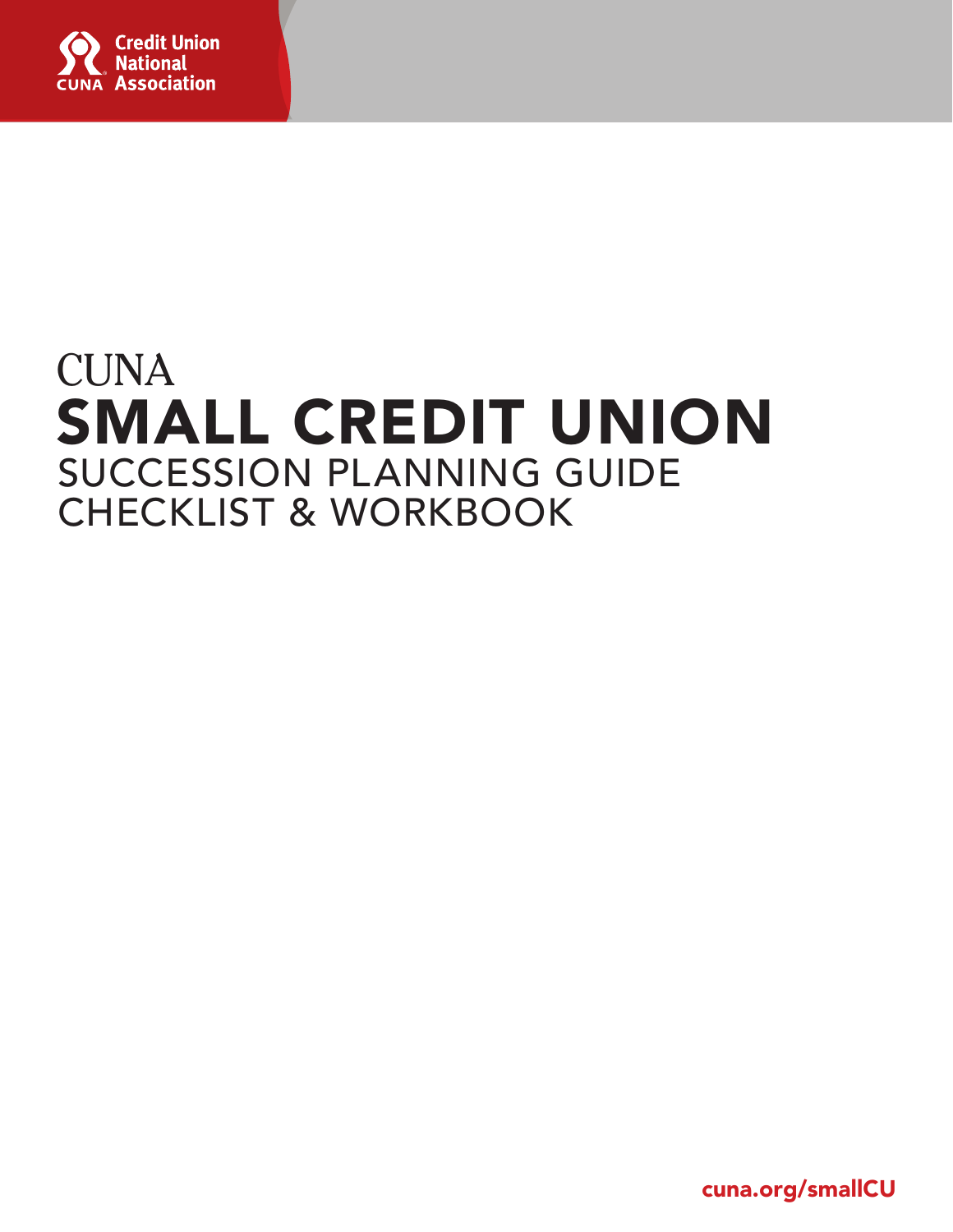### **Table of Contents**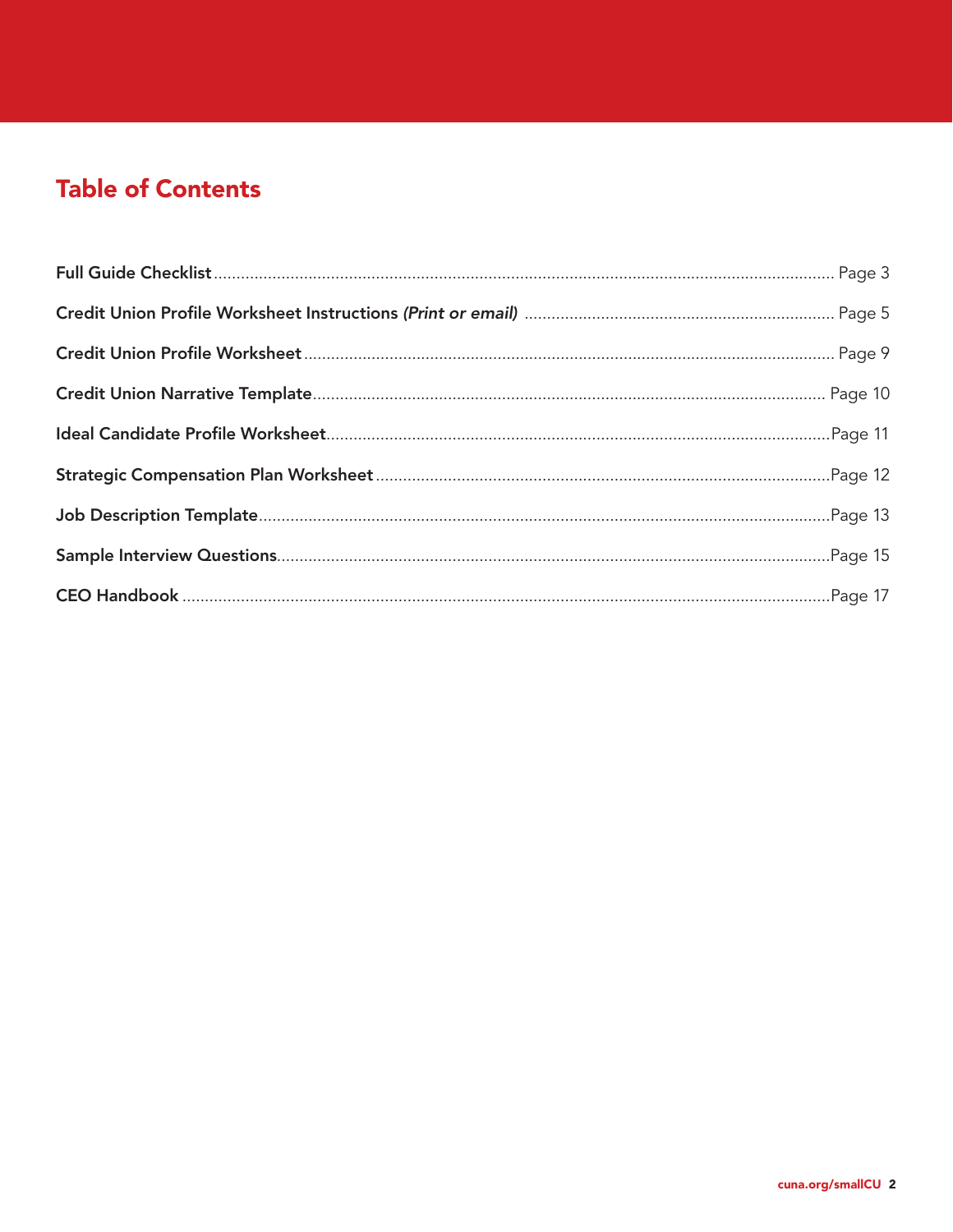## Full Guide Checklist

Print this checklist out and check items off as you follow the Guide. The checklist items below also note corresponding pages in the guide for easy reference.

### Steps 1 & 2: Starting this Process

Read the Guide start to finish. Understanding the time commitment and steps will help your thinking on who should be involved and how to properly set their expectations.

Present the Guide to the Board and ask for support in starting this process. At the next Board meeting, share this Guide and ensure the full Board is in agreement to begin this process.

Determine who on the Board will participate in the search and write your choice below: Participants (Full Board, Selection Committee?): \_\_\_\_\_\_\_\_\_\_\_\_\_\_\_\_\_\_\_\_\_\_\_\_\_\_\_\_\_\_\_\_\_\_\_\_\_\_ (Guide, Page 6)

Solidify when the current CEO/manager is retiring. Document the date below. Retirement date: \_\_\_\_\_\_\_\_\_\_\_\_\_\_\_\_\_\_\_\_\_ (Guide, Page 7)

### Steps 3 & 4: Who We Are, and Where We're Going

Create the Master Credit Union Profile & Narrative by following the steps below. This should be done outside of Board meeting time. Copies of printable worksheets are all found in this Workbook.

Make copies of the Credit Union Profile Worksheet, distribute to board and ask to return completed forms via email.

Create Master Credit Union Profile Worksheet in this Workbook that encompasses responses.

Create Final Credit Union Narrative based on example (Guide, Page 12).

### Steps 5 & 6: The Ideal Candidate Profile & Compensation Strategy

#### Develop the Ideal Candidate Profile using the below steps.

Have each Board member take time to read through the information in this section, Step 5, and fill out the corresponding worksheet (Guide, Pages 16-20).

Collect all worksheets, tabulate results, and create a Master Ideal Candidate Profile Worksheet (Checklist & Workbook, Page 10).

Make copies and distribute for discussion and agreement.

#### Develop your compensation strategy using the worksheet (Checklist & Workbook, Page 11).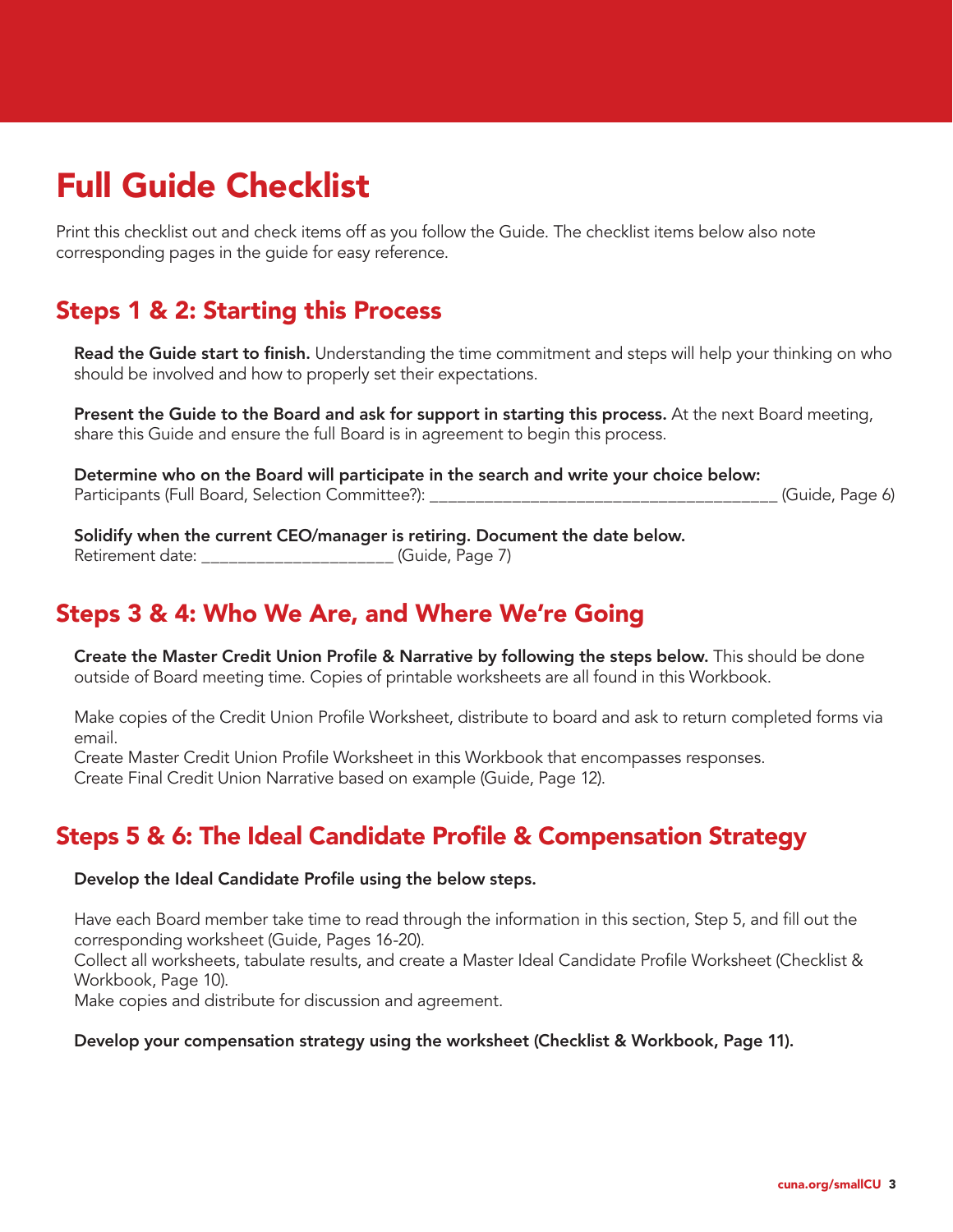### Step 7: The Candidate Search

Draft a job description and application requirements. Using the example job description in the template, the point person for this process should finalize the job description that will be posted to job boards (Guide, Pages 23-25).

Clean up your online reputation (Guide, Page 26).

Post the job!

Select top 3-5 candidates using the following process (Guide, Page 27): Call the next meeting of the Board or Selection Committee. Organize the applications and print for easy reading. Have participants hand the point person their top 3 candidates. Tabulate results, report out, discuss/debate and finalize.

### Step 8: The Interview & Selection Process

Write phone interview questions (Guide, Page 29).

Schedule and execute the phone interviews (Guide, Page 29).

Have Board or Selection Committee listen to interviews at the next meeting. Eliminate anyone that raises red flags during call.

Write in-person interview questions (Guide, Pages 31-33).

Schedule and conduct in-person (or video conference) interview with Board or Selection Committee.

Meet as Board/Selection Committee to narrow candidates to 1 or 2.

Schedule on-site shadow day with candidate(s). Follow the itinerary detailed in the Guide (Pages 34-35).

Ask for final recommendation from CEO.

Board/Selection Committee takes final vote.

Conduct background check and check references (Guide, Page 35-36).

Write up offer and be prepared to negotiate (Guide, Page 36-37).

### Step 9: Transition & Integration

Confirm start date with candidate (Guide, Page 38).

Create CEO handbook (Guide, Pages 38-39).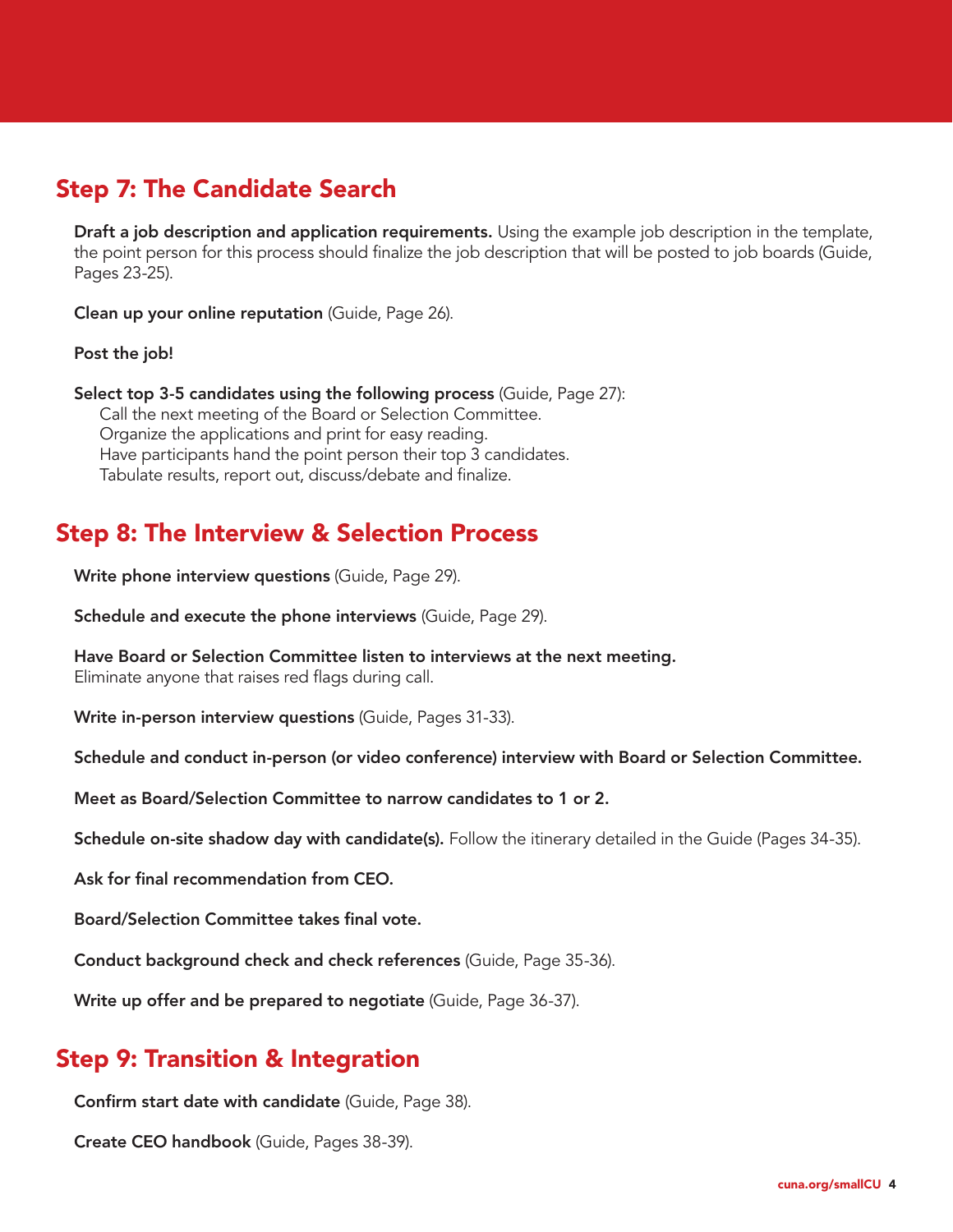### Credit Union Profile Worksheet Instructions *(Print or email)*

Read each question and examples and respond in the corresponding box in the worksheet below. To keep this process simple, please only provide one answer for each question: your strongest belief as it relates to the current state of the credit union.

Strong agreement in these areas will make the process of identifying the correct candidate much clearer.

#### Question 1: What is the mission of our credit union? In specific terms, what are we trying to accomplish for our members?

Examples:

To provide our members the most affordable financial products and services possible. To help members achieve financial stability and security. To provide personal, meaningful service to our members for their financial services needs.

#### Question 2: What is the most important strategy and tactic our credit union employs to ensure we fulfill that mission?

Examples:

**Strategy:** Offering a loan portfolio of products that meets the specific needs of our members. Tactic: Constantly examining the credit/financial needs of our members.

**Strategy:** Being a financial resource/support system for our members. Tactic: Employing character-based, but quality and sound underwriting.

**Strategy:** Being as accessible and convenient to our members as possible. Tactic: Offering a leading-edge digital/mobile banking experience.

#### Question 3: What is a new strategy and tactic this credit union should deploy in order to better fulfill its mission?

Examples: **Strategy:** Build a growing loan portfolio of products. **Tactic:** Finding a niche market.

**Strategy:** Become a stronger financial resource/support system for our members. Tactic: Offering credit builder loans or payday alternative loans.

**Strategy:** Being as accessible and convenient to our members as possible. Tactic: Invest in a solid digital/mobile banking experience.

#### Question 4: What aspect of the credit union's culture most contributes to the credit union's success?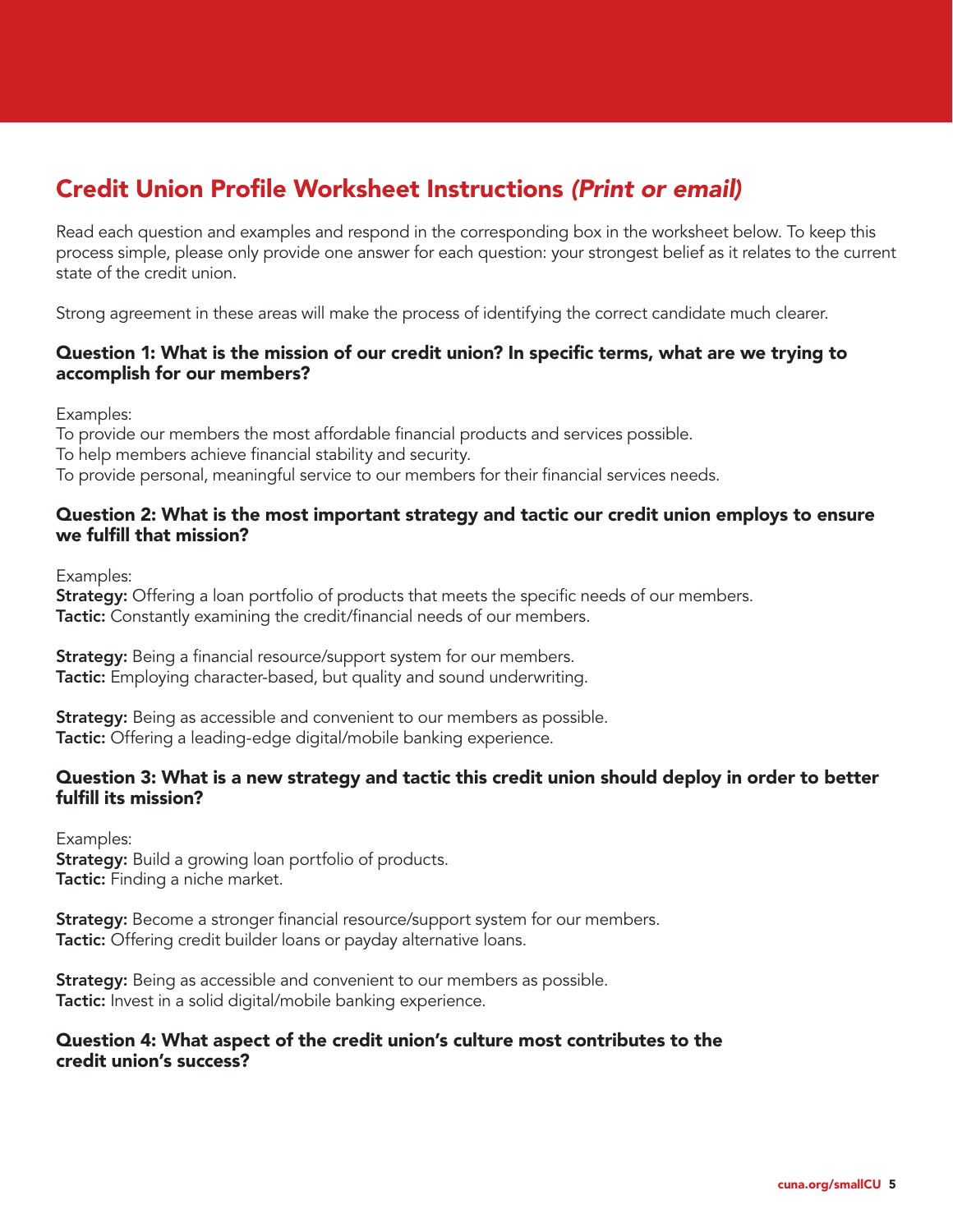Examples:

A familial, collegial atmosphere, which promotes empathy and compassion when serving members.

An ambitious Board and team, which pushes the credit union to think outside the box, innovate, and find new ways to grow.

A strong or even dominant CEO with an unmatched dedication that ensures the credit union meets its present and future goals.

#### Question 5: What is the most important thing the CEO does to ensure the credit union is successful?

Examples:

Prioritizes member service and member needs over everything else, making sure members know they're special and cared for.

Is a strong leader and judge of talent, allowing her/him to put the right people in the right positions to improve the credit union.

Is a staunch defender of our financial position, ensuring members are served without compromising the health of the credit union.

Is bold and has introduced new products, programs, or ideas to broaden the credit union's business and relevance.

The first half of this worksheet allows you to develop a clear picture of where the credit union currently stands. You know your mission, you know why you're most successful, you've identified a strategy to strengthen that service, you understand what part of your organization's culture contributes most to your success, and perhaps most importantly, what aspect of your current CEO/manager's leadership has been most beneficial and impactful for the credit union. It's now time to look to the future.

The second half of this worksheet will allow the Board or Selection Committee to begin the process of identifying where it wants to see the credit union go, and what type of leader would best get them to that future of success.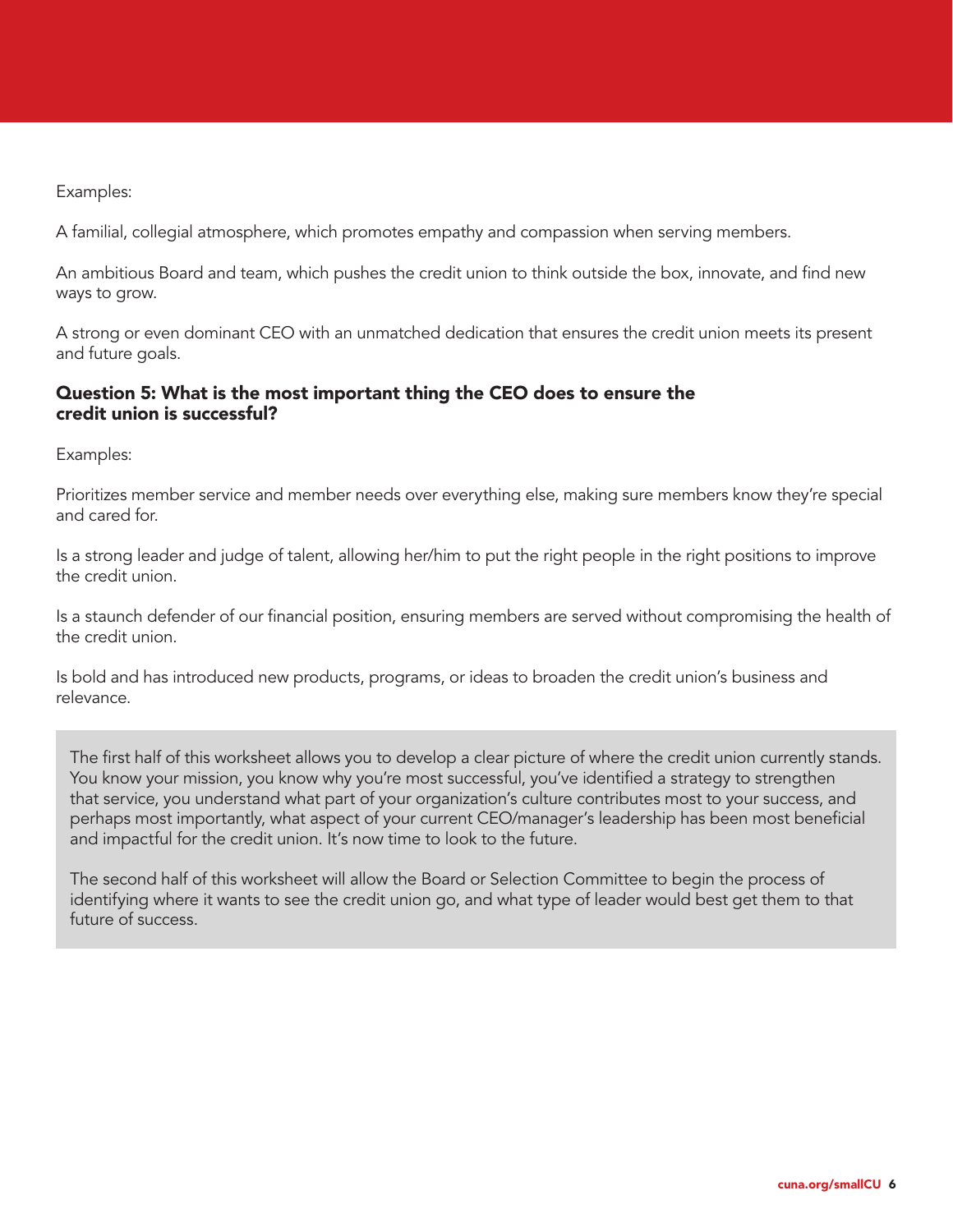#### Question 6: What does a future state of success look like for our credit union (5-10 years from now)?

#### Examples:

We have maintained a strong relationship with our SEG, allowing us to grow in members as the SEG has grown.

We've found a new niche that differentiates us, providing innovative loans/services that meet very specific unmet needs.

We are now a digital/mobile first – or at least mobile-equal – financial institution that allows our members to access their money easily, serving as a fantastic enticement for new members to join.

We have added new products and services that are highly tailored to our members' and potential members' needs, bolstering both our relevance and our bottom line as a financial institution.

#### Question 7: Aside from hiring a CEO, what's the most important thing the credit union must do (in 3-5 years) to remain viable?

Examples:

Bring to market new products or services that increase our relevance to members and provide additional sources of income.

Invest in technology that aligns with the ways current and future members will prefer to conduct business with the credit union.

Expand our field of membership so that we can increase the potential new membership opportunities that are available to us.

Identify a new or secondary niche that differentiates the credit union in the marketplace.

#### Question 8: Based on your response to Q7, what area within the credit union needs improvement?

Examples:

Our resources dedicated to market research or understanding our members or community better through surveys/polling.

Stronger sales or business development to maximize a transition to a change in membership.

Our dedication, commitment, and knowledge of technology options in the industry.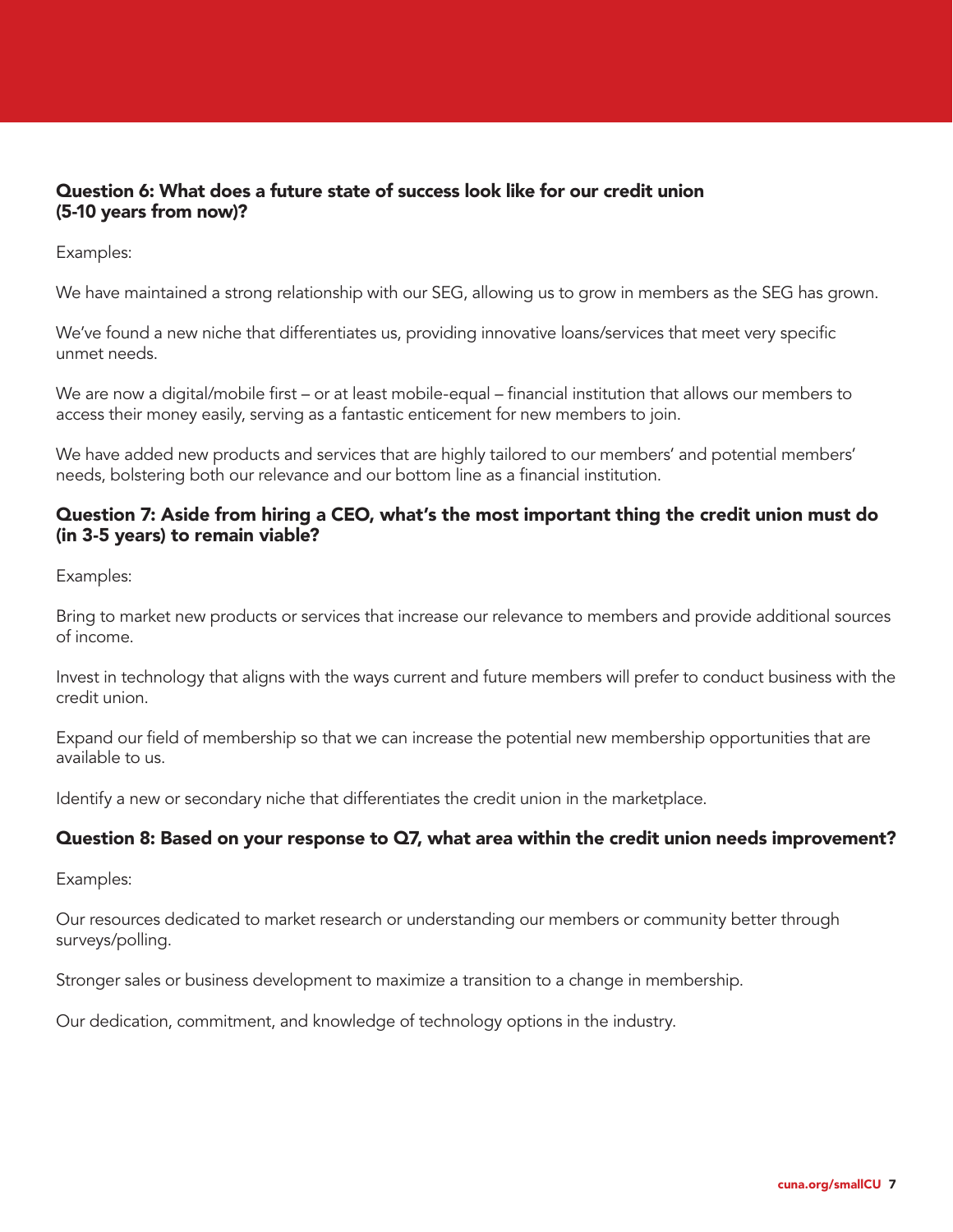#### Question 9: What aspect of the credit union's culture needs to improve for the organization to be successful into the future?

Examples:

Our approach to our relationship with our SEG or community.

Our employees' understanding of and belief in our mission.

Our willingness to do more, perhaps sell more, in service to the idea that if we can grow, we can serve and help more people.

Our commitment to improving the way we do things, rather than doing them the way we've always done them.

#### Question 10: If you could train your current CEO/manager in one area, what would it be?

Examples:

Business development/sales

Lending

Marketing

Technology/IT/cybersecurity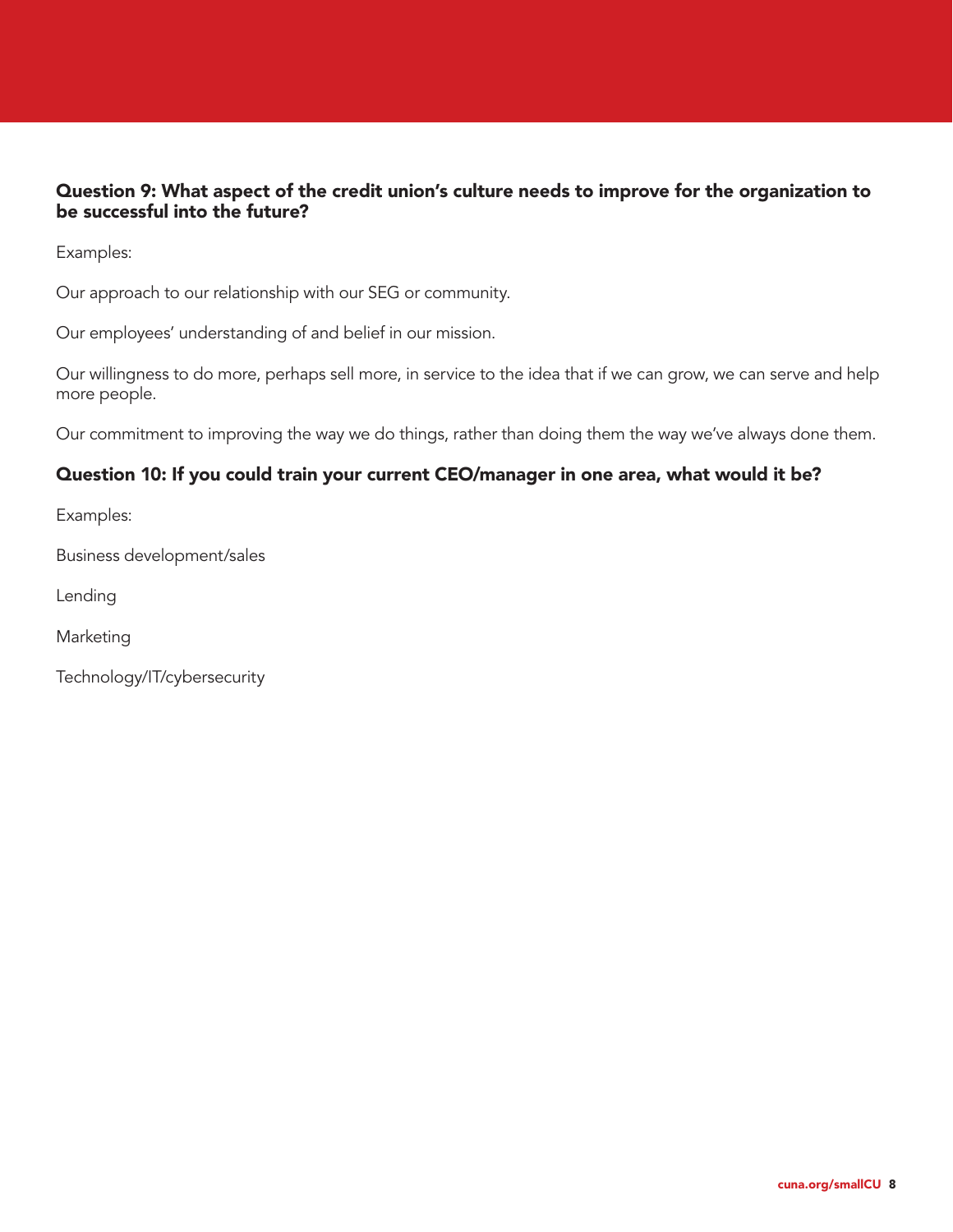### Credit Union Profile Worksheet

*Please fill in your answers to these questions from the previous pages.*

Question 1: What is the mission of our credit union?

Question 2: What is the most important strategy that our credit union employs to ensure our credit union fulfills our mission?

And what is the single most effective tactic for executing that strategy?

Question 3: What is a strategy that this credit union should add in order to better fulfill its mission?

And what is a tactic that the credit union could deploy to support that strategy?

Question 4: What aspect of the credit union's culture, between staff and the Board, most contributes to the credit union's success?

Question 5: What is the most important thing the CEO/manager currently does to ensure the credit union is successful?

Question 6: What does a future state of success look like for our credit union?

Question 7: Aside from hiring a CEO, what is the most important thing that the credit union must do in the shortterm (3-5 years) to transition or evolve to that future state of success?

Question 8: Based on your response to Question 7, what is an area within the credit union that would need to be enhanced or improved?

Question 9: What aspect of the credit union's culture needs to improve in order for the organization to be successful into the future?

Question 10: If you could train your current CEO/manager in one area to improve the credit union's chances of success, what area would you train them in?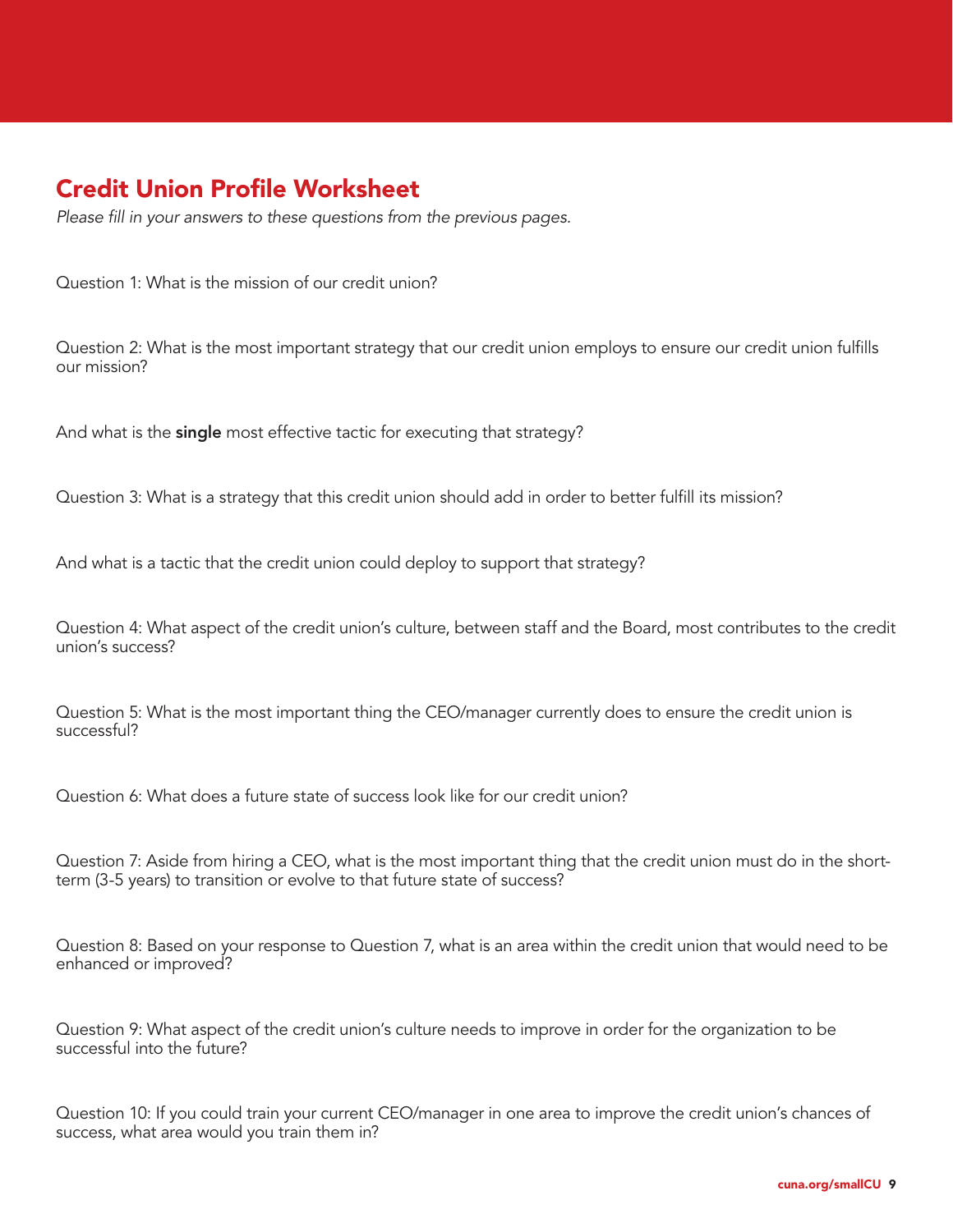### **Credit Union Narrative Template**

Feel free to use this template as is, or open a Word document and copy into a blank sheet.

| Why We're Successful Now:                                                                                                |  |  |
|--------------------------------------------------------------------------------------------------------------------------|--|--|
|                                                                                                                          |  |  |
| ,我们也不能在这里的时候,我们也不能在这里的时候,我们也不能会在这里的时候,我们也不能会在这里的时候,我们也不能会在这里的时候,我们也不能会在这里的时候,我们也不                                        |  |  |
|                                                                                                                          |  |  |
|                                                                                                                          |  |  |
| Our organization is led by our current president/CEO, whose strength lies in (5) [100] [20] [20] [20] [20] [20           |  |  |
| Why We'll be Successful in the Future:                                                                                   |  |  |
|                                                                                                                          |  |  |
|                                                                                                                          |  |  |
|                                                                                                                          |  |  |
| and the control of the control of the control of the control of the control of the control of the control of the         |  |  |
| Therefore, it is critical that the next leader of our credit union is proficient in the areas where we're already strong |  |  |
|                                                                                                                          |  |  |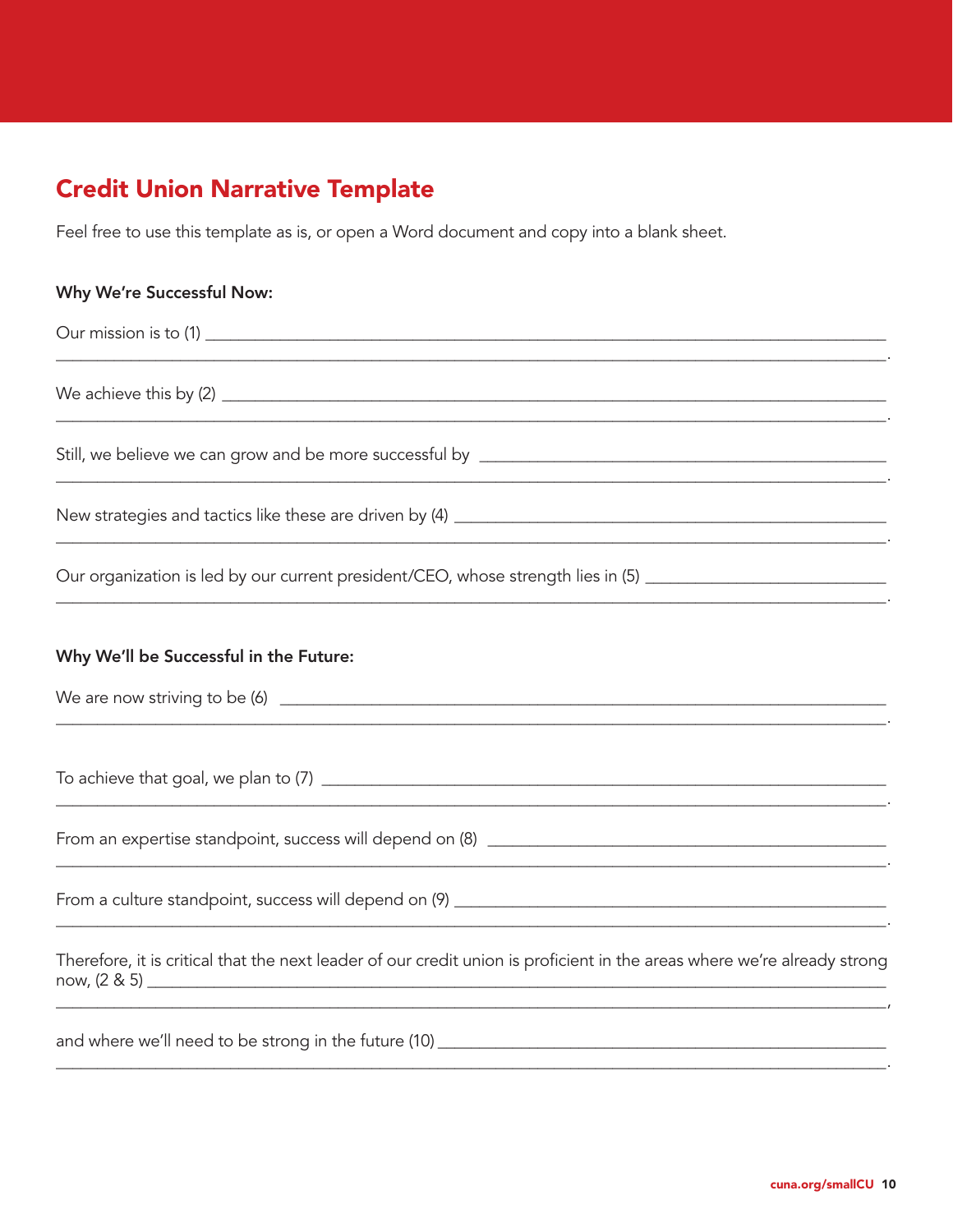### Ideal Candidate Profile Worksheet

Read through each section in the Guide to learn about the different types of expertise, experience, and leadership styles that candidates may possess when applying for the CEO position of your credit union.

Rank your preferences with 1 being your top choice for what you'd like to see in the next leader of the credit union. Then submit to the person in charge of the Succession Planning process.

If filling out the Master Worksheet, tabulate results and use parentheses to note how many votes each option received.

| <b>Candidate Characteristic</b> | <b>Ranking Preference</b>  |
|---------------------------------|----------------------------|
| Expertise/Specialization        | 1.<br>2.<br>3.<br>4.<br>5. |
| Experience Type                 | 1.<br>2.<br>3.<br>4.<br>5. |
| Leadership Type                 | 1.<br>2.<br>3.<br>4.<br>5. |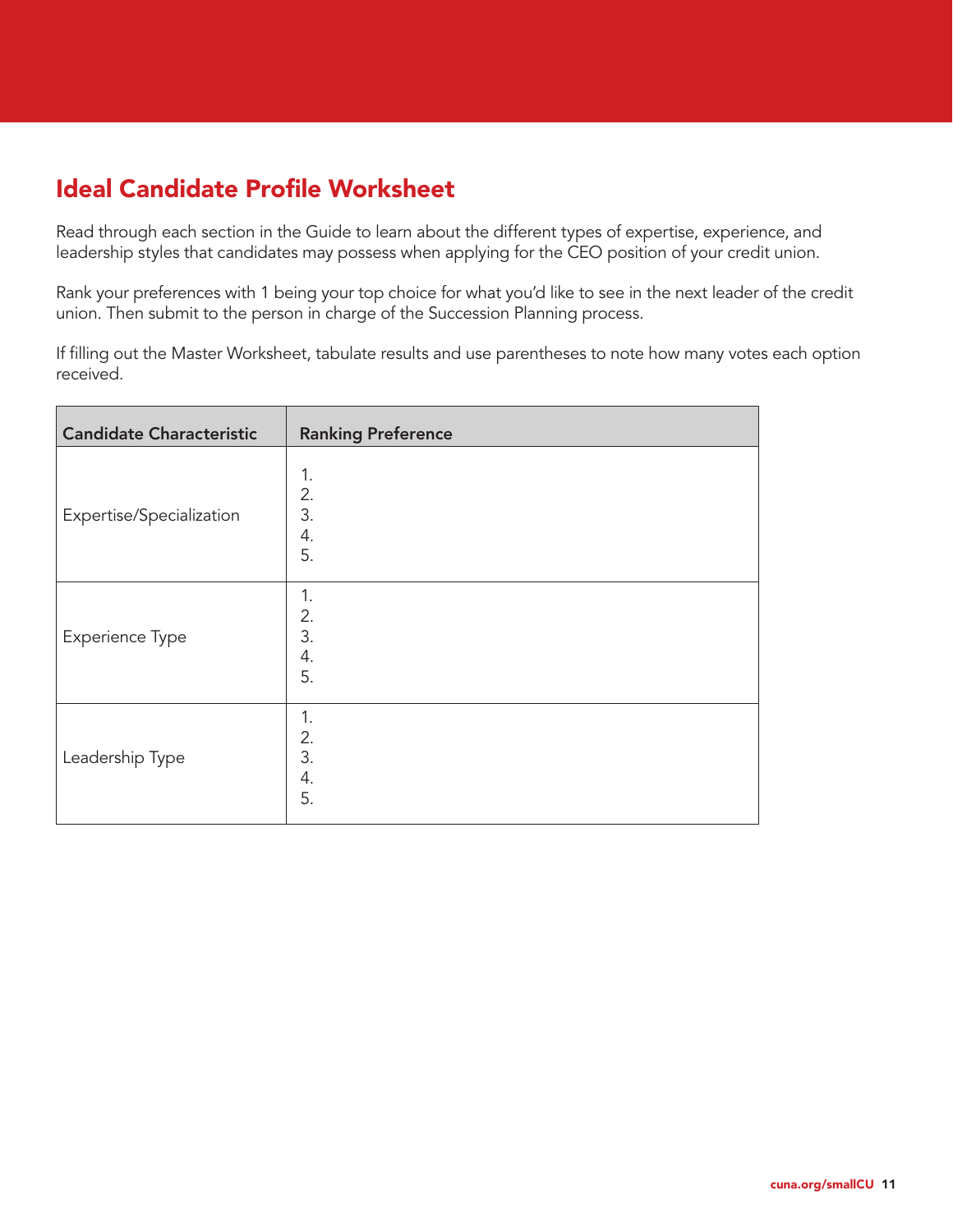### Strategic Compensation Plan Worksheet

1. Current CEO Salary: Document the current salary for the CEO/manager position.

\$\_\_\_\_\_\_\_\_\_\_\_\_\_\_\_\_\_\_\_\_\_\_\_

2. Current market rate for CEO/manager salary of a small credit union in your region based on CUNA Staff Salary Report\* or outside service\*.

CUNA Staff Salary Report: For credit unions under \$50 million in assets, there is a special report. However, you may be competing with larger credit unions for the same talent, so consider purchasing the full report. A few hundred dollars now could lead to incredible financial success if the right candidate joins the credit union.

**Outside service:** There are several services that will help you determine appropriate salary ranges for not only the CEO, but all staff based on your locality. These services will tell you how far away from median the compensation currently stands and recommend an annual step-up plan to bring your compensation for that position to market rate. Services recommended by credit unions include BalancedComp and Compease (these are not endorsements from Credit Union National Association).

\$\_\_\_\_\_\_\_\_\_\_\_\_\_\_\_\_\_\_\_\_\_\_\_

#### 3. The maximum salary the credit union is willing to pay the new CEO.

Based on the credit union's financials, the credit union should determine what number it's not willing to go above when negotiating with potential candidates. Later we will discuss how to structure a first offer and other expectations for negotiations.

 $\updownarrow$ 

#### 4. The credit union's desired starting salary for the incoming CEO.

While it's important to identify a cap on compensation, ultimately the Board should aim to find a balance between providing competitive compensation to the CEO without putting too much financial stress on the organization. Determine this number based on the numbers above, i.e. somewhere between what you currently pay your CEO and market rate, and you will use this number as your target during negotiations.

\$\_\_\_\_\_\_\_\_\_\_\_\_\_\_\_\_\_\_\_\_\_\_\_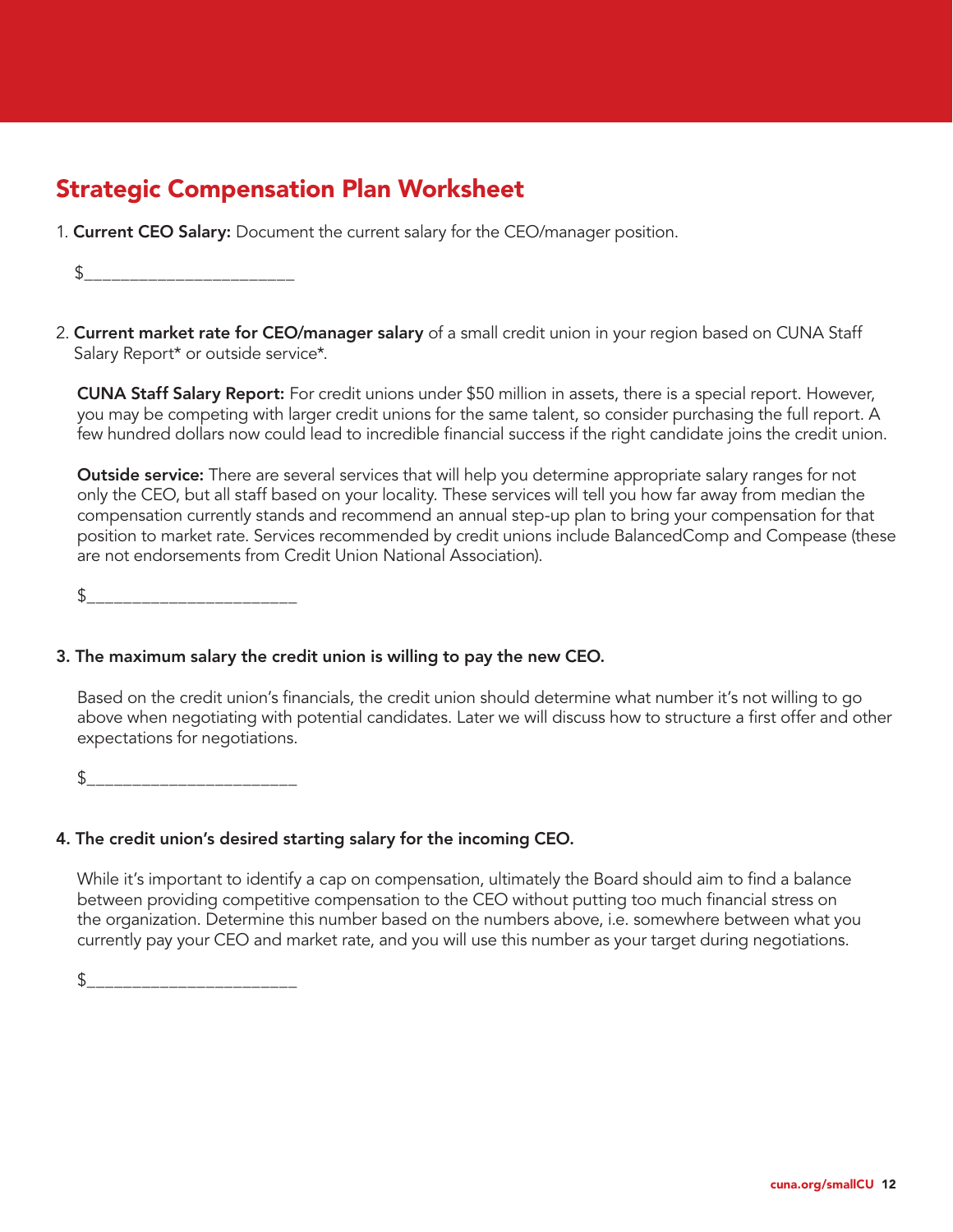### Job Description Template

Copy this job description template and replace the information specific to the Credit Union and Ideal Candidate profiles you created in bold. We strongly encourage you to retain the language in yellow, unless it's truly inaccurate in describing your credit union.

OUR FCU is looking for an experienced lender to become the next CEO of this highly impactful financial institution. As CEO, you will not only have the opportunity to make a meaningful and lasting difference in the lives of your members, you will also assume a role that provides the rare opportunity to energize your career path, as you will have the autonomy to innovate and strategize the future state of success for this credit union.

In the financial services industry today, credit unions are truly pushing boundaries in terms of products, services, and banking technologies. They also continue to be service-oriented, high-impact beacons for good by safeguarding their members' financial-wellbeing and working to unite and strengthen their communities.

In some ways OUR FCU is no exception to these aspects of the credit union movement, in others we believe we can do more. And as CEO of this organization, uniquely, you will have the ability to shape the credit union so that it can achieve that future state of success.

Quite simply, you will be in a position to design a plan for the credit union's growth, for its evolution to adapt to a changing and dynamic financial services landscape, and for its strategy to help people in very personal and intimate ways. This is rare opportunity.

The Board of OUR FCU, to which the CEO reports, feels strongly that the credit union must grow its loan portfolio and begin investing in technology solutions to continue achieving our mission of helping our members achieve financial stability and security.

Therefore, applying candidates should possess the following experience:

- Demonstrated lending background, mortgages are a plus (at least five years);
- Strong finance or accounting background;
- Some experience integrating or managing new technology solutions in financial services;
- Some experience running or managing teams;
- Strong experience with or demonstrated aptitude for regulatory compliance tasks;

Additional proficiencies that are preferred:

- Experience developing and executing an IT/cybersecurity program or strong general aptitude for IT, computers;
- Marketing experience: traditional, online, social media marketing is all a plus;
- Vendor contracting and management;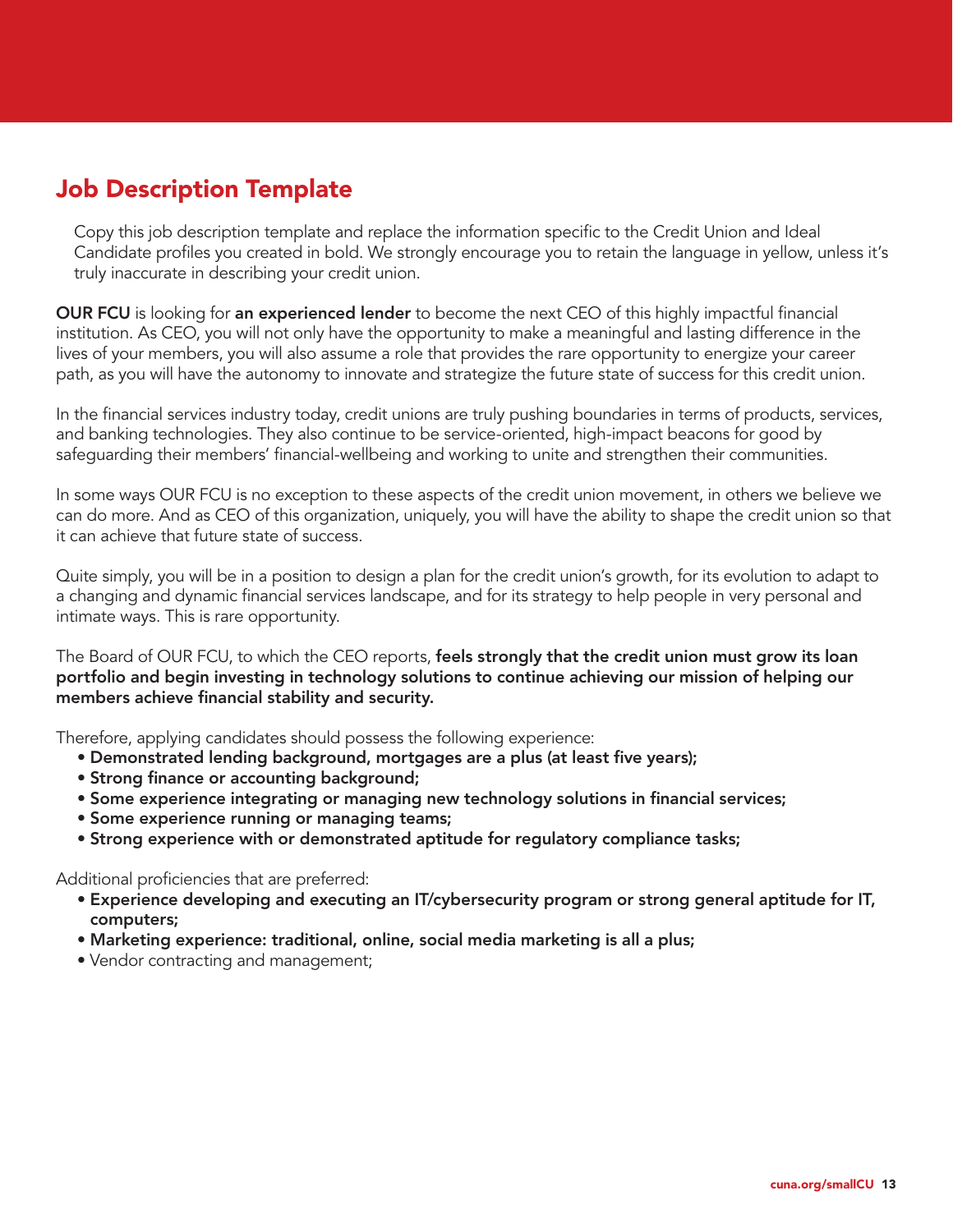Ideal candidate summary:

With a small but efficient staff of XX, no doubt you already understand that the leader of this organization must wear multiple hats, be willing to take on any task no matter how large or small, have a fiery entrepreneurial spirit, be capable of juggling multiple projects and responsibilities, be a confident and thoughtful leader, and have the drive to develop business and get things done.

The rewards for the work you put in, both personally and professionally, can be vast.

We will be accepting applications for the position until (hard date, typically a 6-week window from the time of posting on job sites).

We ask you to send the following materials to **(designated email address)** by that date:

- Statement of interest that focuses on two areas:
	- o A detailed description of your experience and the reasoning behind your desire for this position (1-2 pages maximum)
- Resume
- Salary requirements
- One letter of recommendation

• Two references\*\* (only accept references who the candidate has worked with in the past three years, cannot be related to the candidate) and their contact information

\*extremely important

We look forward to hearing from you. Sincerely, The Board of OUR FCU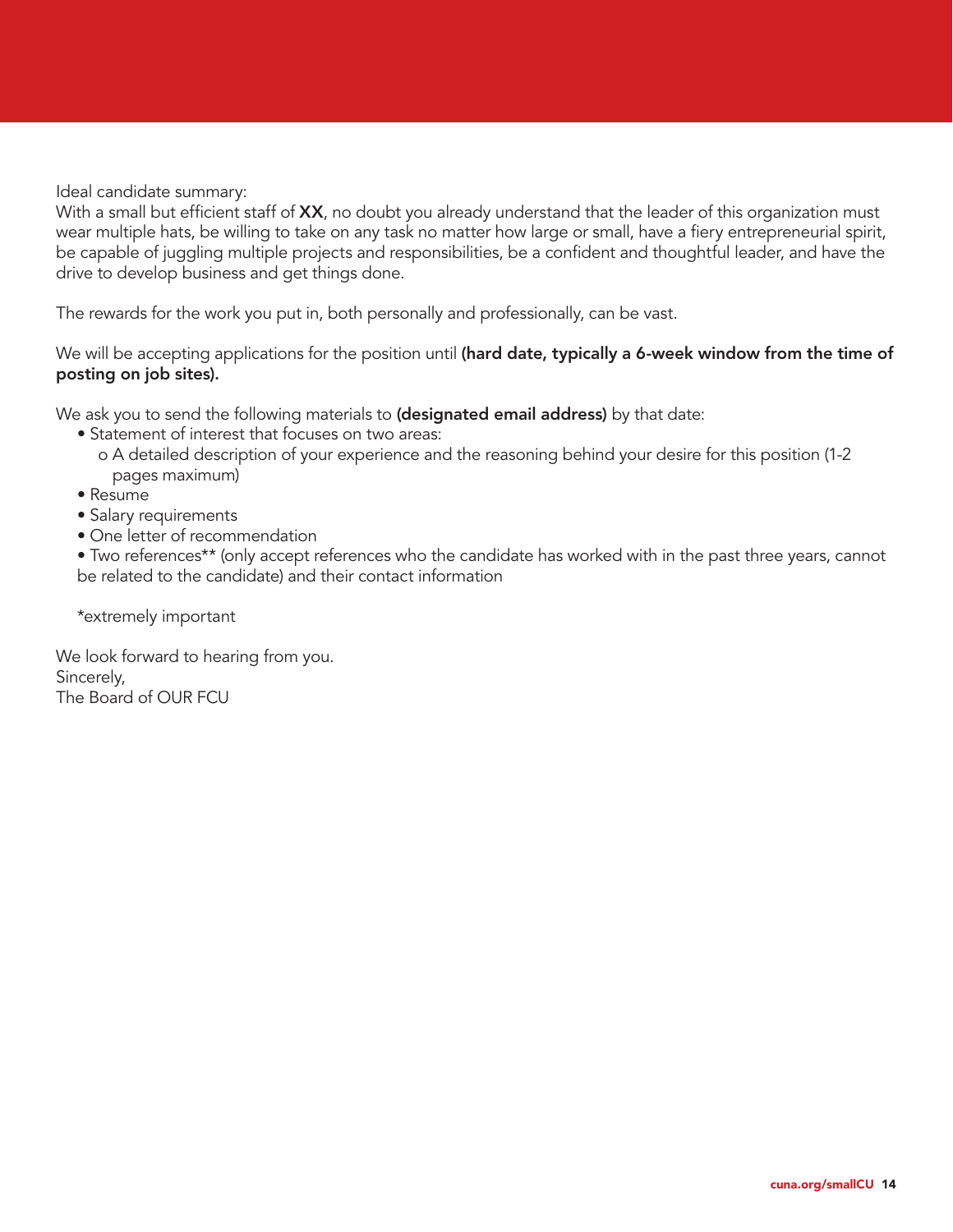### Sample Interview Questions

#### Interview questions:

#### Proving the resume

- 1. Describe yourself. Who would you say you are both professionally and personally?
- 2. What's your background? Where'd you go to school and what did you study?
- 3. How did you get into credit unions, and what's your favorite thing about them?
- 4. Tell us a bit about the role you're leaving, what is the credit union like and what were your responsibilities there?
- 5. What were some of your greatest successes in your previous role?
- 6. What would you say is your strongest area of expertise? What's the biggest asset you bring to this position? And how did that play a role in your previous successes?
- 7. What are other areas where you have strong experience or aptitude that will also bring value to this organization? And in what ways did you leverage those strengths to success in previous roles?
- 8. Based on the job description or what you know about running a credit union, are there any areas of experience or expertise that you feel you would need to improve on to better accomplish your goals or lead this organization?
- 9. Do you know our current capital position? In your opinion is it where it needs to be to optimize success for the credit union? If not, what steps would you take to optimize it?
- 10. What's your experience with regulatory examinations? Are you confident in interactions with those agencies, and what gives you that confidence?
- 11. How comfortable are you with compliance tasks or how confident are you in your aptitude for compliance?

Based on the resume and what skills you know the candidate will need to be successful in this position, add additional questions to ensure they prove they have the experience needed.

Vision for the credit union:

- 12. Have you thought about the state of our credit union within the context of the financial services industry? Where do you think it currently stands?
- 13. How should our credit union evolve?
- 14. Can you provide examples of actions you've taken in previous roles that demonstrate how you would be successful evolving the credit union to a future state of success?
- 15. If you were given this opportunity, how would the credit union look in 5 years?
- 16. In 10 years?
- 17. One of the areas the Board has said the credit union needs to improve upon is \_\_\_\_\_\_\_\_\_\_\_\_\_, how would you strengthen that area of the credit union?
- 18. Another area the Board believes needs to be improved is \_\_\_\_\_\_\_\_\_\_\_\_\_\_\_, how would you address that area?
- 19. Should the credit union continue to serve the same field of membership, or do we need to expand in order to bring new members into the organization?
- 20. What are the risks facing both this credit union and the industry at large, and what steps would you take to mitigate those risks?
- 21. Do you have experience operating or implementing new technologies at previous organizations? Where do you believe this credit union stands in regard to technology and what's your recommendation for how to proceed?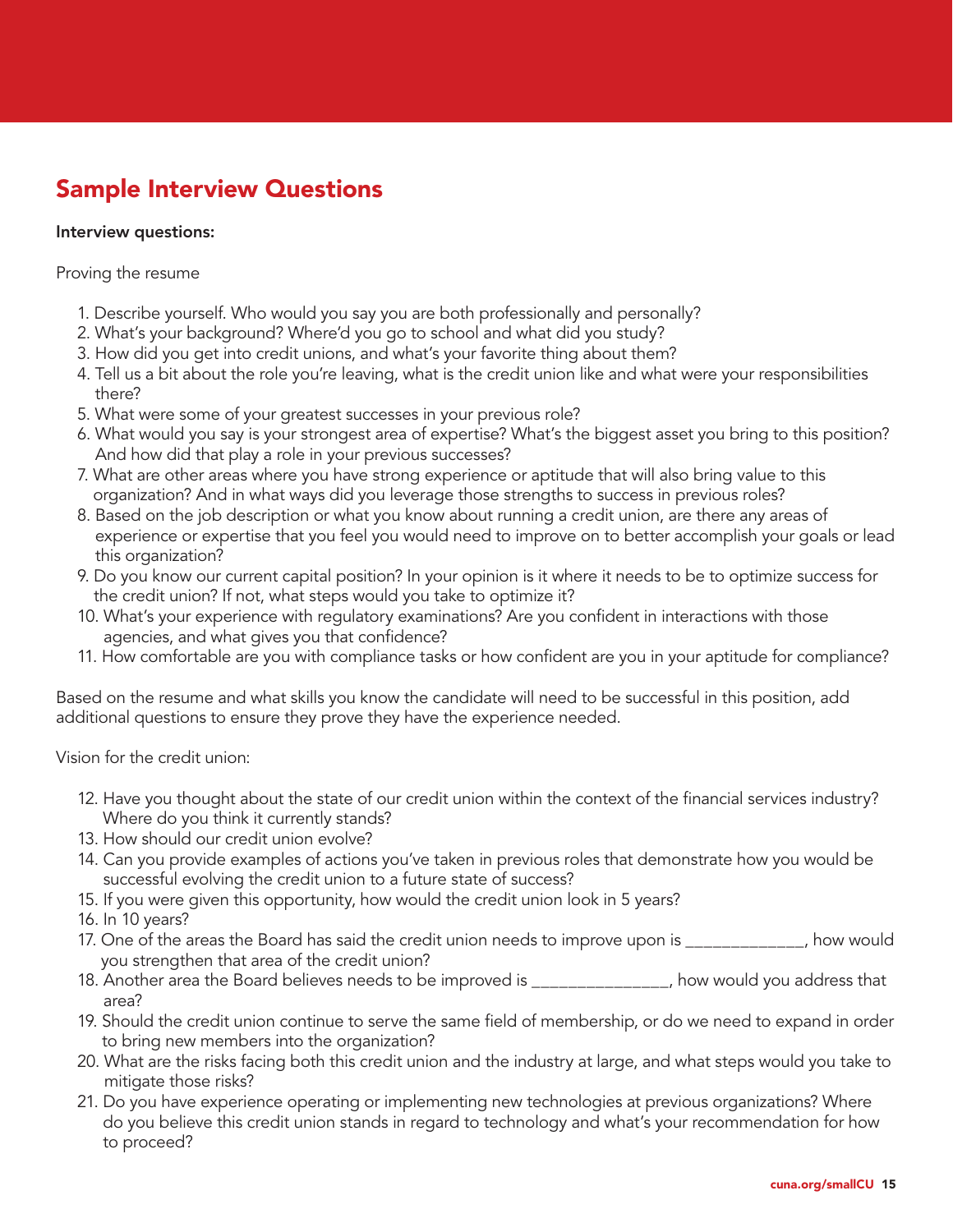Personality/board fit and culture

- 22. What does an ideal Board of directors look like to you? Do you have strong feelings about governance and structure that you would hope to see the credit union adopt?
- 23. If given this opportunity, what would your expectations of the Board be?
- 24. What are your expectations for staff?
- 25. How would you describe your leadership style, and can you provide an example of a time when that leadership style has strengthened a team or an organization?
- 26. How would you describe your management style, and why do you think that style is effective?
- 27. How do you typically make decisions, based on your own personal expertise, by consulting your team, some combination of the two?
- 28. What's the most difficult professional decision you've had to make, how did you make it, and what was the outcome?
- 29. You're likely drawn to this job for several reasons, including for the opportunity to (1) make an impact on an organization, members, or the community, and (2) because it could be a strong career move. Rate the importance of each aspect as you consider your reasons for applying for this job, (1) impact and (2) career advancement, on a scale from 1-10, 10 being very important, and provide a justification for the rating.
- 30. What are your interests outside of work? Do you have any hobbies, other efforts you volunteer your time to?

Commitment to this position

- 31. Why do you want this job?
- 32. Why are you looking to leave your current position?
- 33. How do you see your life changing if you were to take it?
- 34. Would you have to move you, or your family, to take this position?
- 35. Do you know the mission of our credit union? What does that mean to you?
- 36. Often the CEO of a small credit union is asked to stay late, to do just about every job, to continually learn, often on the job, and to make tough decisions often because there aren't many others in the organization who can make those decisions, does any part of that concern you as you consider this role? Does it encourage or excite you?
- 37. Where do you see yourself in 5 years? 10 years?

38. What questions do you have for us? What else do you need to know to fully understand what the job entails?